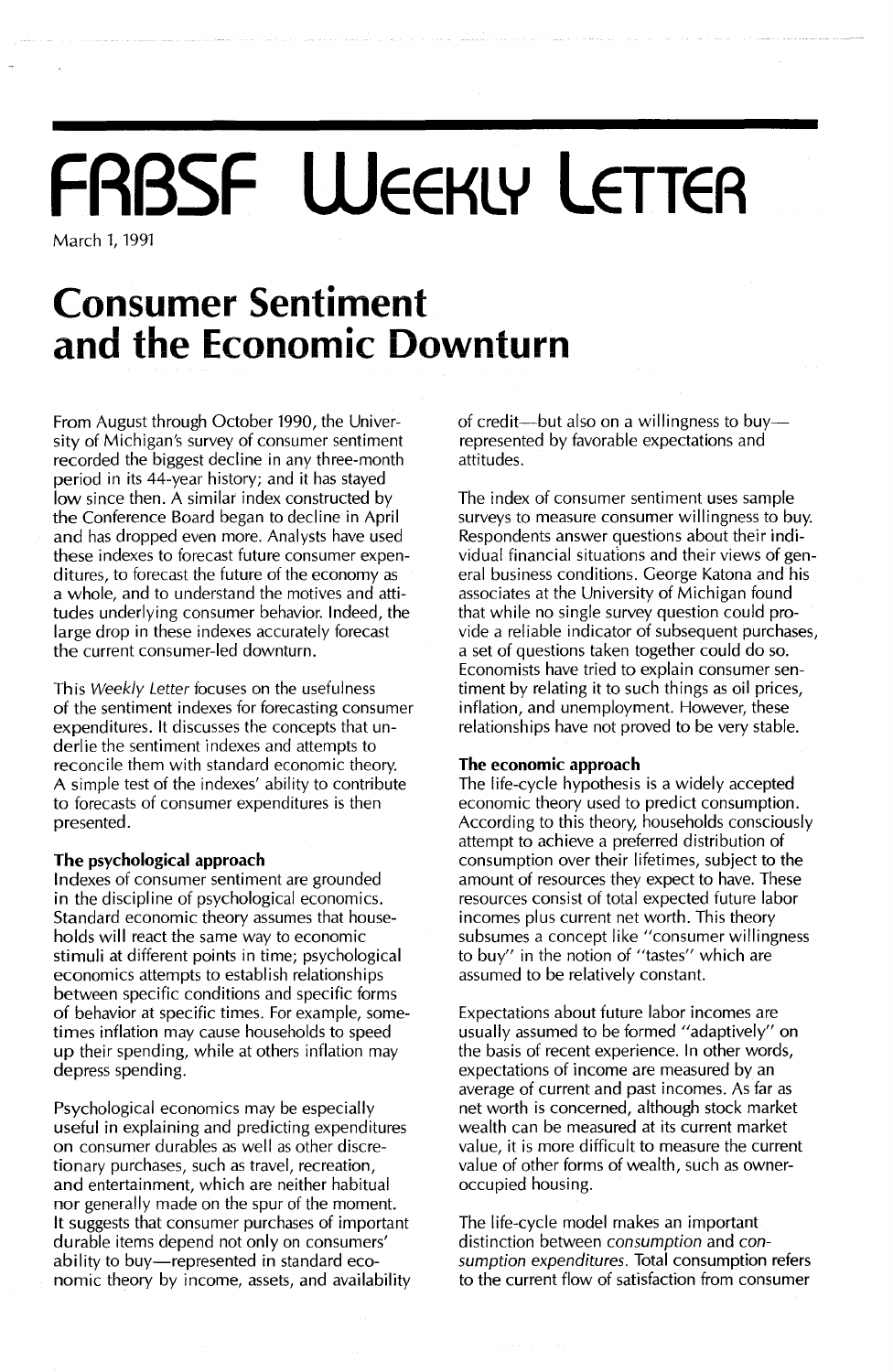# **FRBSF**

goods, including the existing stock of durables. This flow of satisfaction can be quantified as the rental value of the current stock of consumer durables plus current household expenditures on nondurables and services. In contrast, total consumption expenditures are simply the actual purchases of consumer durables plus nondurables and services during a specified period of time.

In this theory, the stock of durables that consumers demand depends upon total current consumption and the relative price of durables, which in turn depends on interest rates. When interest rates are high, the relative price of durables increases because of either higher borrowing costs or the larger amount of income that is forgone by purchasing durables. Actual purchases of consumer durables then result as households gradually adjust the actual stock of consumer **durables to the stock demanded.**

### A **reconciliation**

One possible avenue for reconciling the lifecycle theory of consumption and psychological economics is that a household's perception of its total resources is partly psychological. Katona and his associates found that the households were not able to predict their incomes in the near future very well. Also, general attitudes about their financial well-being predicted their near-term expenditures on durables better than their expectations of future incomes did. Consumer attitudes thus appear to be of some importance.

If consumer sentiment matters, then it ought to help to explain a portion of consumer spending at any point in time that is not accounted for by the life-cycle model. More specifically, it ought to help to explain the life-cycle model's prediction errors.

The accompanying chart plots the two indexes of consumer sentiment in the upper panel, and the prediction errors (as a percent of trend) of the life-cycle model for expenditures on durables, expenditures on all consumption goods,

**Indexes of Consumer Sentiment and Forecasting Errors \***

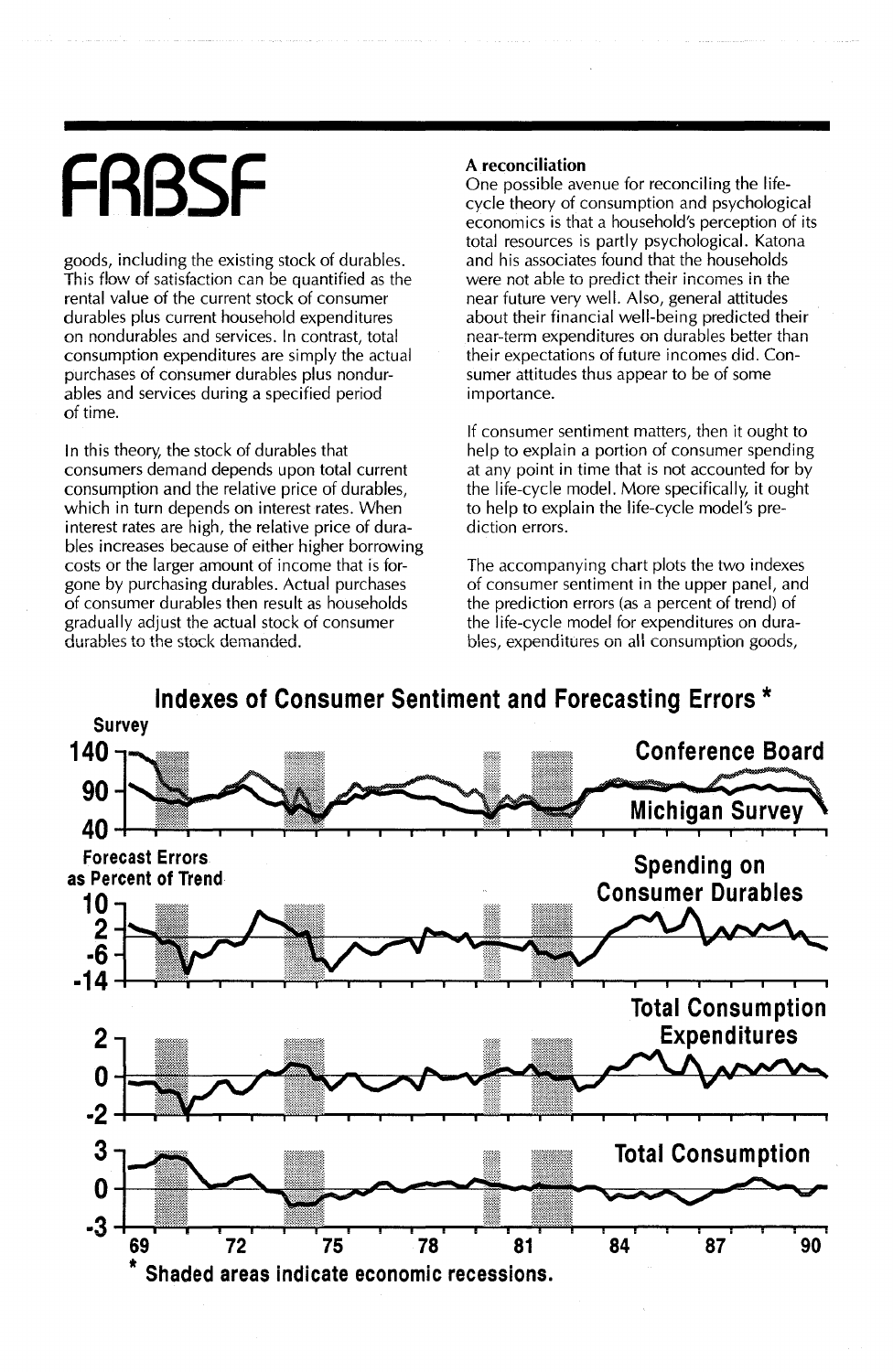and total consumption in the lower panels. The prediction errors are measured as actual values less the values predicted by the life-cycle model. The chart shows, and statistical regression analysis confirms, that the errors in predicting spending on consumer durables and total *consumption expenditures* are significantly related to the sentiment indexes, both contemporaneously and up to three quarters later. But the error in predicting total *consumption* is not.

In the life-cycle model, total consumption depends upon perceived income and wealth. Since the sentiment indexes do not help to explain the life-cycle model's errors in predicting the level of total consumption, they appear to be something other than just a better reflection of perceived income and wealth. The important thing that they seem to measure is household perceptions of uncertainty, or confidence, and the corresponding probability of financial distress. If the probability of financial distress is high, households would prefer holding liquid financial assets and spending the income from them on nondurables and services rather than holding illiquid consumer durables. They would therefore allocate their consumption away from the satisfaction provided by illiquid consumer durables and towards nondurables and services. The life-cycle model does not capture this aspect of household behavior because it abstracts from uncertainty and risk.

Even though consumer sentiment does not affect the level of total consumption, the fact that it leads spending on consumer durables is useful not only for forecasting durables but also for forecasting GNP. The reason is that aggregate spending in the economy, and hence income and employment, depend upon total *consumption expenditures* rather than total *consumption.* As the chart shows, and statistical regression analysis confirms, the indexes of consumer sentiment also lead the life-cycle model's errors in predicting total consumption expenditures. As a result, an index of consumer sentiment can be used to improve the forecast of total consumption spending; and since consumption expenditures are about two-thirds of GNP, forecasts of GNP would be improved also.

The finding that consumer sentiment leads total consumption expenditures is consistent with our other findings. Suppose the average consumer is afflicted by a decline in confidence. As a result,

he spends less on consumer durables, acquiring a smaller stock than he would have otherwise, and also getting proportionately less satisfaction from his stock of durables. Since the decline in confidence does not affect total consumption, then our consumer must increase his spending on nondurables and services. But the increased spending on nondurables and services isn't matched dollar for dollar with the lower spending on durables. Instead, the consumer increases his spending on nondurables and services by the amount of *satisfaction lost* due to his lower stock of durables. The value of the lost satisfaction from durables is only a fraction of the decline in expenditures on durables. (This fraction equals the gross rate of return on the stock of durables, or the depreciation rate plus a real rate of interest.) So the increase in spending on nondurables and services tends to be less than the decrease in expenditures on durables. As a result, the decline in consumer sentiment tends to lead to a decline in total consumption expenditures.

### **Conclusion**

Swings in consumer sentiment produce lagged changes in consumer spending on durables that are not fully offset by opposite changes in spending on nondurables and services. As a result, consumer sentiment indexes are useful for forecasting total consumption expenditures and GNP. Although the Conference Board's index shows wider swings than the Michigan index, the estimated sensitivity of consumer spending to it is smaller, so that the predicted swings in consumer spending are similar for the two indexes. Sharp drops in the two indexes in the third quarter accurately forecast large declines in expenditures on consumer durables, and hence reductions in total consumption expenditures and GNP in the fourth quarter. Also, because of the lags involved, the indexes forecast further declines in consumer spending in the current quarter.

The evidence examined here suggests that consumer sentiment is more than just a better reflection of perceived income and wealth. Instead, it helps to measure household perceptions of uncertainty and the corresponding likelihood of financial distress, which affect the time patterns of consumer purchases of durables. Thus, the most important attitude being measured by the sentiment indexes appears to be confidence.

> **Adrian Throop Research Officer**

Opinions expressed in this newsletter do not necessarily reflect the views of the management of the Federal Reserve Bank of San Francisco, or of the Board of Governors of the Federal Reserve System. Editorial comments may be addressed to the editor (Judith Goff) or to the author.... Free copies of Federal Reserve

publications can be obtained from the Public Information Department, Federal Reserve Bank of San Francisco, P.O. Box 7702, San Francisco 94120. Phone (415) 974-2246.